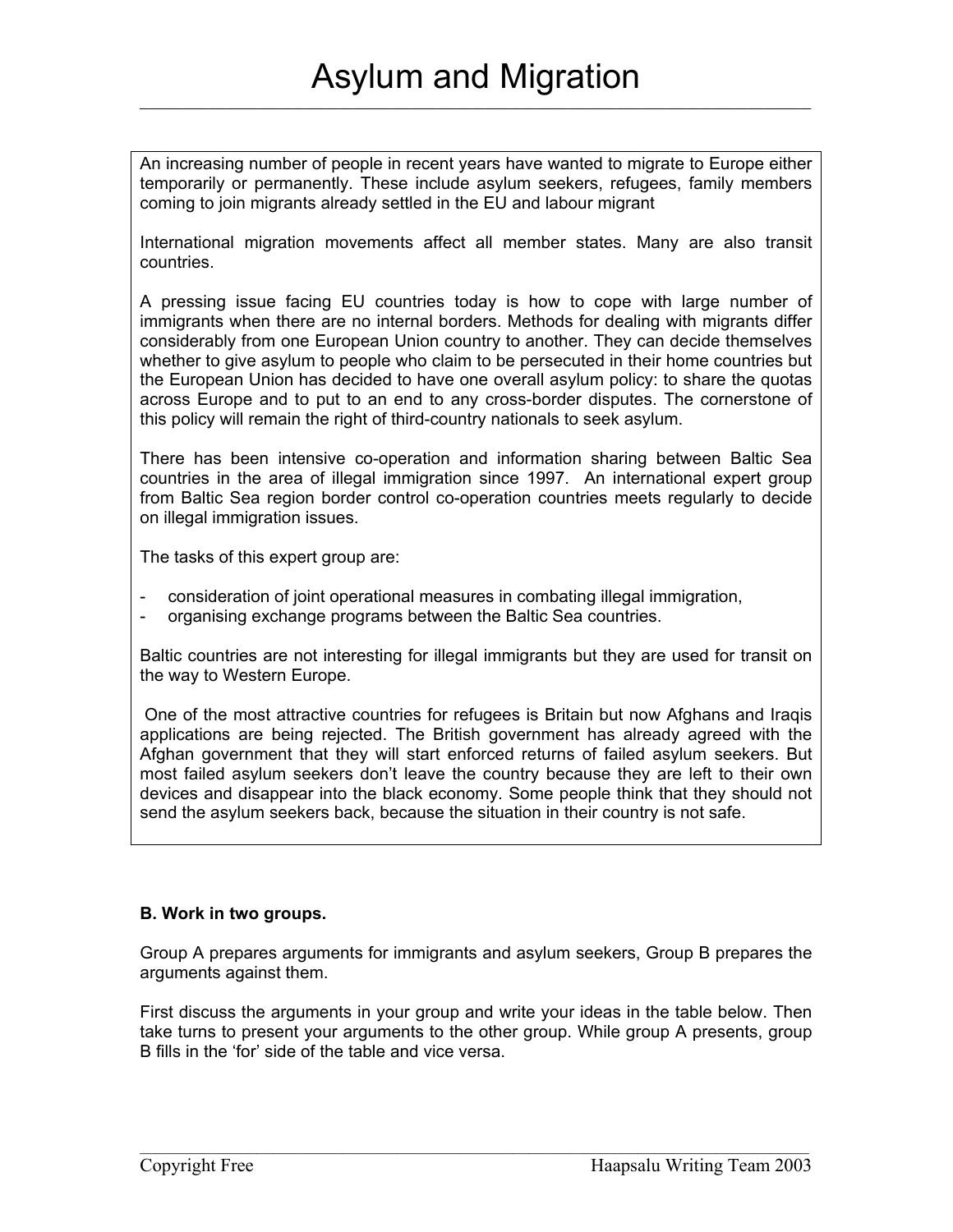| <b>FOR</b>                             | <b>AGAINST</b>                        |
|----------------------------------------|---------------------------------------|
| Eg Asylum seekers are desperate women, | Eg There aren't enough jobs for local |
| men and children. You never know - you | people. The immigrants come to our    |
| could be in their situation one day.   | country and want to get a job too.    |
|                                        |                                       |
|                                        |                                       |
|                                        |                                       |
|                                        |                                       |
|                                        |                                       |
|                                        |                                       |
|                                        |                                       |
|                                        |                                       |
|                                        |                                       |
|                                        |                                       |
|                                        |                                       |
|                                        |                                       |
|                                        |                                       |
|                                        |                                       |
|                                        |                                       |
|                                        |                                       |
|                                        |                                       |
|                                        |                                       |
|                                        |                                       |
|                                        |                                       |
|                                        |                                       |
|                                        |                                       |
|                                        |                                       |
|                                        |                                       |
|                                        |                                       |
|                                        |                                       |
|                                        |                                       |
|                                        |                                       |
|                                        |                                       |
|                                        |                                       |
|                                        |                                       |

**C HOME WORK** Search on the Internet and find statistics about the situation with immigration and asylum seekers in your and in neighbour countries and prepare a minipresentation on the topic.

 $\mathcal{L}_\mathcal{L} = \{ \mathcal{L}_\mathcal{L} = \{ \mathcal{L}_\mathcal{L} = \{ \mathcal{L}_\mathcal{L} = \{ \mathcal{L}_\mathcal{L} = \{ \mathcal{L}_\mathcal{L} = \{ \mathcal{L}_\mathcal{L} = \{ \mathcal{L}_\mathcal{L} = \{ \mathcal{L}_\mathcal{L} = \{ \mathcal{L}_\mathcal{L} = \{ \mathcal{L}_\mathcal{L} = \{ \mathcal{L}_\mathcal{L} = \{ \mathcal{L}_\mathcal{L} = \{ \mathcal{L}_\mathcal{L} = \{ \mathcal{L}_\mathcal{$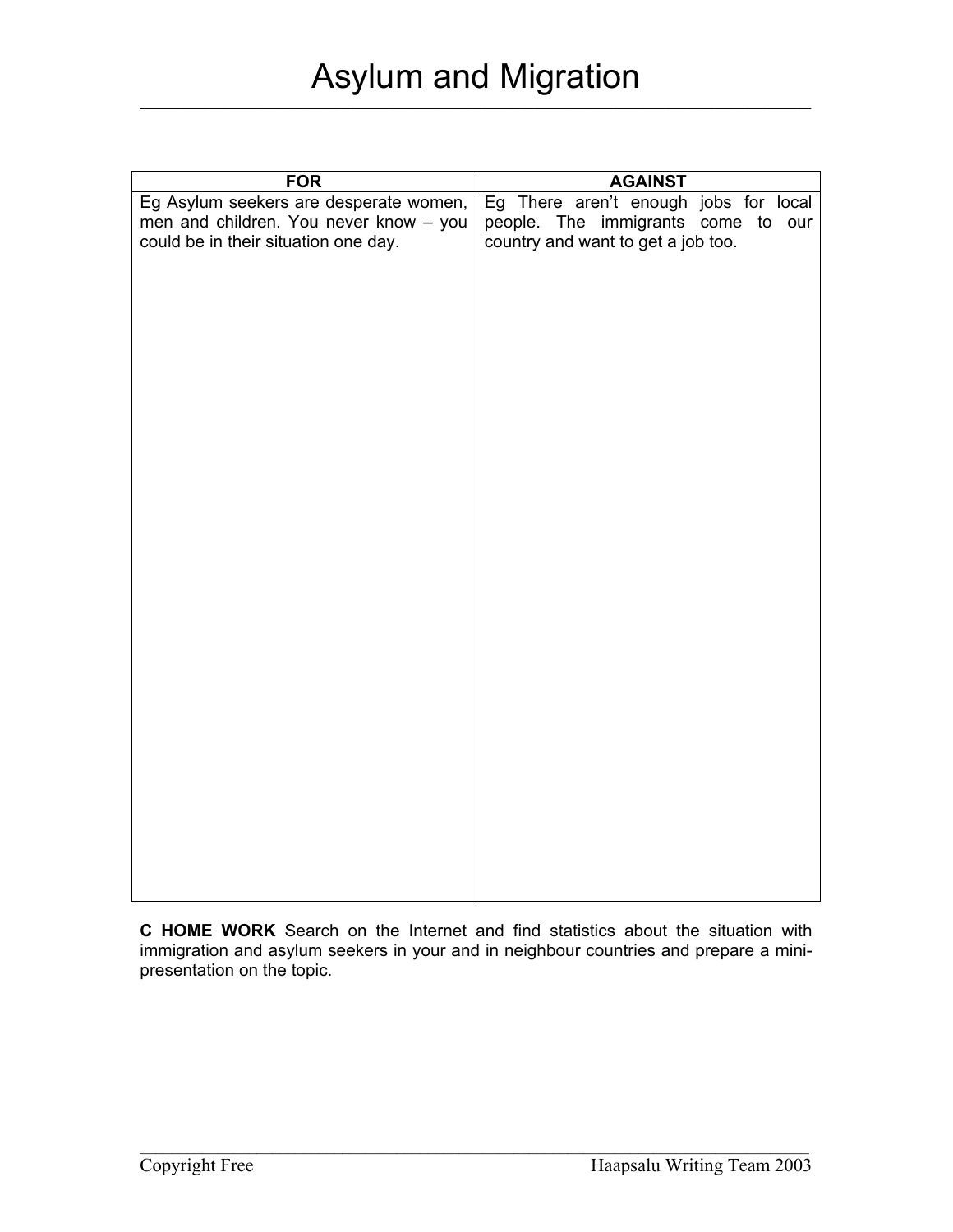## **TEACHER'S NOTES**

## **Procedure:**

1. Ask Ss questions

What different ethnic groups live in your country? Where have they come from and why? What are the countries you would like to live? Is the immigration an issue in your country?

- 2. Give Ss the worksheet with the text and ask them to read it.
- 3. Ask Ss: What are the main issues raised in the text? What is your attitude to immigrants and asylum seekers?

4. Show the Ss the information about the values of Europeans on the transparency.

Ask Ss: Does the statistics contradict or support your ideas about immigrants and asylum seekers and the attitude of Europeans to them?

. 5. Divide the class into two groups and follow the instructions of the worksheet

Ss come to consensus on their attitudes, draft a presentation and choose a peer, who presents their arguments to the whole class.

Ss take turns to present the arguments. While group A presents, group B fill in the 'for' side of the table or vice versa

6. HOME WORK: Ask Ss to search on the Internet and to find statistics about the situation with immigration and asylum seekers in their and in neighbour countries and prepare a mini-presentation.

 $\mathcal{L}_\mathcal{L} = \{ \mathcal{L}_\mathcal{L} = \{ \mathcal{L}_\mathcal{L} = \{ \mathcal{L}_\mathcal{L} = \{ \mathcal{L}_\mathcal{L} = \{ \mathcal{L}_\mathcal{L} = \{ \mathcal{L}_\mathcal{L} = \{ \mathcal{L}_\mathcal{L} = \{ \mathcal{L}_\mathcal{L} = \{ \mathcal{L}_\mathcal{L} = \{ \mathcal{L}_\mathcal{L} = \{ \mathcal{L}_\mathcal{L} = \{ \mathcal{L}_\mathcal{L} = \{ \mathcal{L}_\mathcal{L} = \{ \mathcal{L}_\mathcal{$